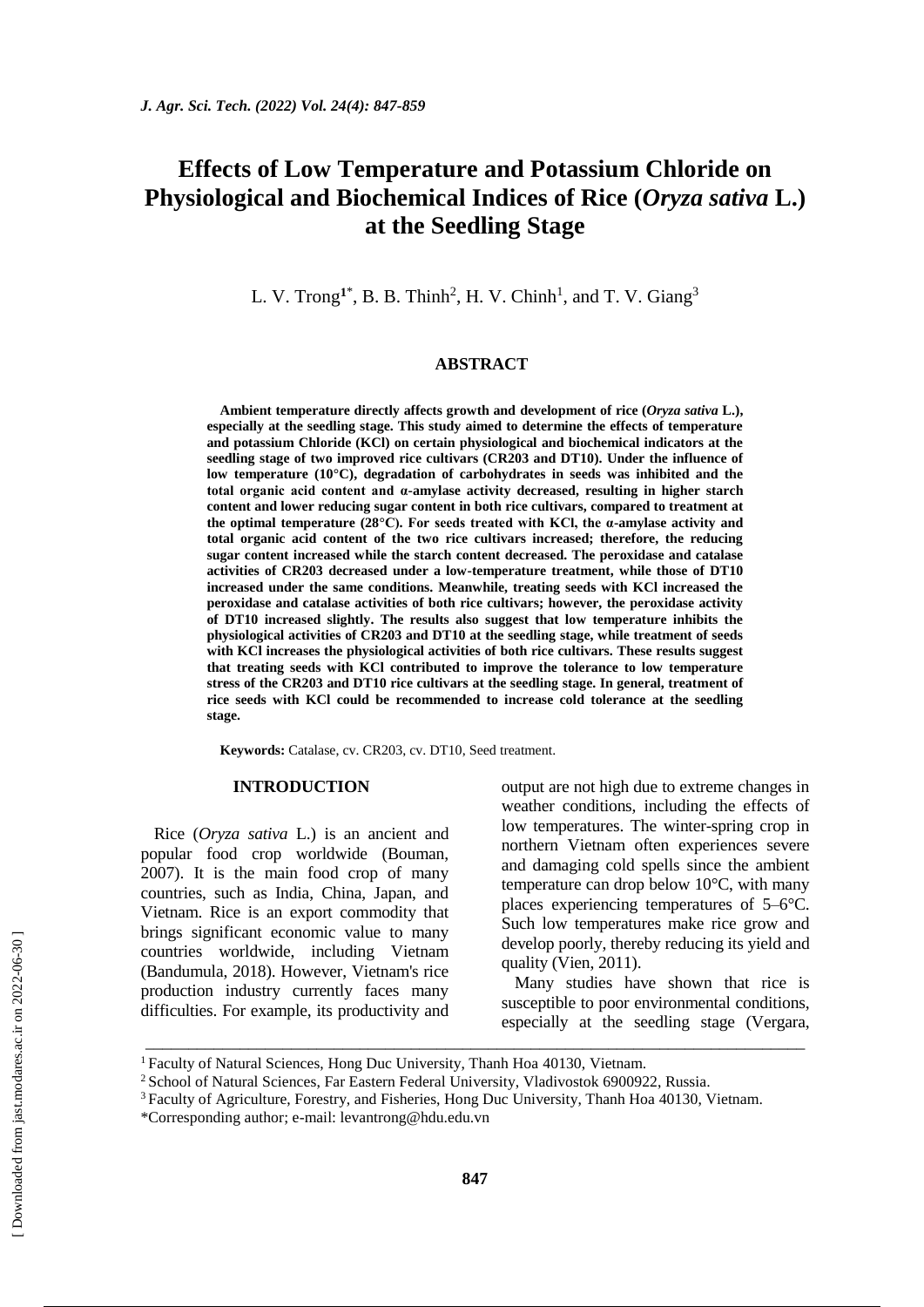1991; Wang and Cai, 2011; Huang *et al*., 2013; Shi *et al*., 2016). The minimum critical temperature for rice is 10–12°C. When the ambient temperature drops below 10°C, chloroplasts will be damaged and chlorophyll decomposition will increase rapidly, resulting in reduced photosynthesis that affects plant growth (Kabaki, 1983). Low temperature also disturbs the nitrogen exchange process, increases protein breakdown, and reduces protein nitrogen content, thereby increasing soluble nitrogen forms (e.g., NH3) and other toxic substances to the protoplasm (Allen and Ort, 2001; Ahmed *et al*., 2008; Theocharis *et al*., 2012; Hussain *et al*., 2019). In practice, several methods are often used to increase the cold tolerance of rice at the seedling stage, such as fertilizing with ash and covering plants with nylon. Among these methods, potassium fertilization is also a reasonably popular method (Wang *et al*., 2013). Potassium exists in the form of ions so that it can penetrate between organelles, promote nutrient transport, and aid in enhancing rice respiration (Cakmak, 2005; Pettigrew, 2008; Oosterhuis *et al*., 2014). Potassium also helps the root system increase water absorption, increase drought and cold tolerance, reduce the risk of damage caused by pests, and contribute to increasing the productivity and quality of rice (Pettigrew, 2008; Zain and Ismail, 2016). Balanced fertilization of nitrogen, phosphorus, and potassium makes rice absorb more nutrients and creates good conditions for plant health and high yields, while simultaneously creating favorable conditions for microorganisms to develop and provide essential nutrients for rice. Many studies have been conducted on the role of potassium fertilizers in rice production in Vietnam and abroad (Ren *et al.*, 1992; Sarwar, 2012; Islam *et al.*, 2015). However, studies on the effects of low temperature and potassium fertilizers on physiological and biochemical metabolism at the seedling stage of rice have received little interest. Therefore, the present experiment was conducted to determine the effects of low temperature and potassium Chloride (KCl) on certain physiological and biochemical indicators at

the seedling stage for two rice varieties (CR203 and DT10).

# **MATERIALS AND METHODS**

#### **Research Materials**

The experiment was performed on two improved rice cultivars, CR203 and DT10, which were provided by the Agricultural Genetics Institute (Vietnam) in 2017. These were two direct seeded Indica cultivars. The CR203 cultivar was released in 1985. Its growing season is 130–140 days, the average yield is  $4,500-5,000$  kg ha<sup>-1</sup>, and it has poor cold tolerance (Cuong *et al.*, 2015). DT10 cultivar was released in 1990. Its growing season is 180–190 days, the average yield is  $5,000-5,500$  kg ha<sup>-1</sup>, and it has good cold tolerance (Cuong *et al.*, 2015). Moreover, KCl was purchased from Thanh Hoa Chemical Company (Vietnam), while the Knop solution was provided by Hung Nguyen Equipment Joint Stock Company (ingredients:  $Ca(NO<sub>3</sub>)<sub>2</sub>$ ,  $KH<sub>2</sub>PO<sub>4</sub>$ , MgSO<sub>4</sub>.7H<sub>2</sub>O, KCl, and FeCl<sub>3</sub>).

#### **Experimental Design**

The experiment was conducted at a greenhouse of Hong Duc University (Vietnam). The experiment was arranged in a Completely Randomized Design (CRD) for three factors with four replicates. Factor 1 was the chemical (KCl and distilled water (control)), while Factor 2 was the temperature (28 and 10°C), and Factor 3 was rice cultivars (CR203 and DT10). The total number of small experimental plots in each lot was 16. Each plot had an area of  $5 \text{ m}^2$ , and the total area of each large plot was 80  $m^2$ .

#### **Chemical Treatments**

Grains that were plump and unscathed were selected. The selected number of seeds of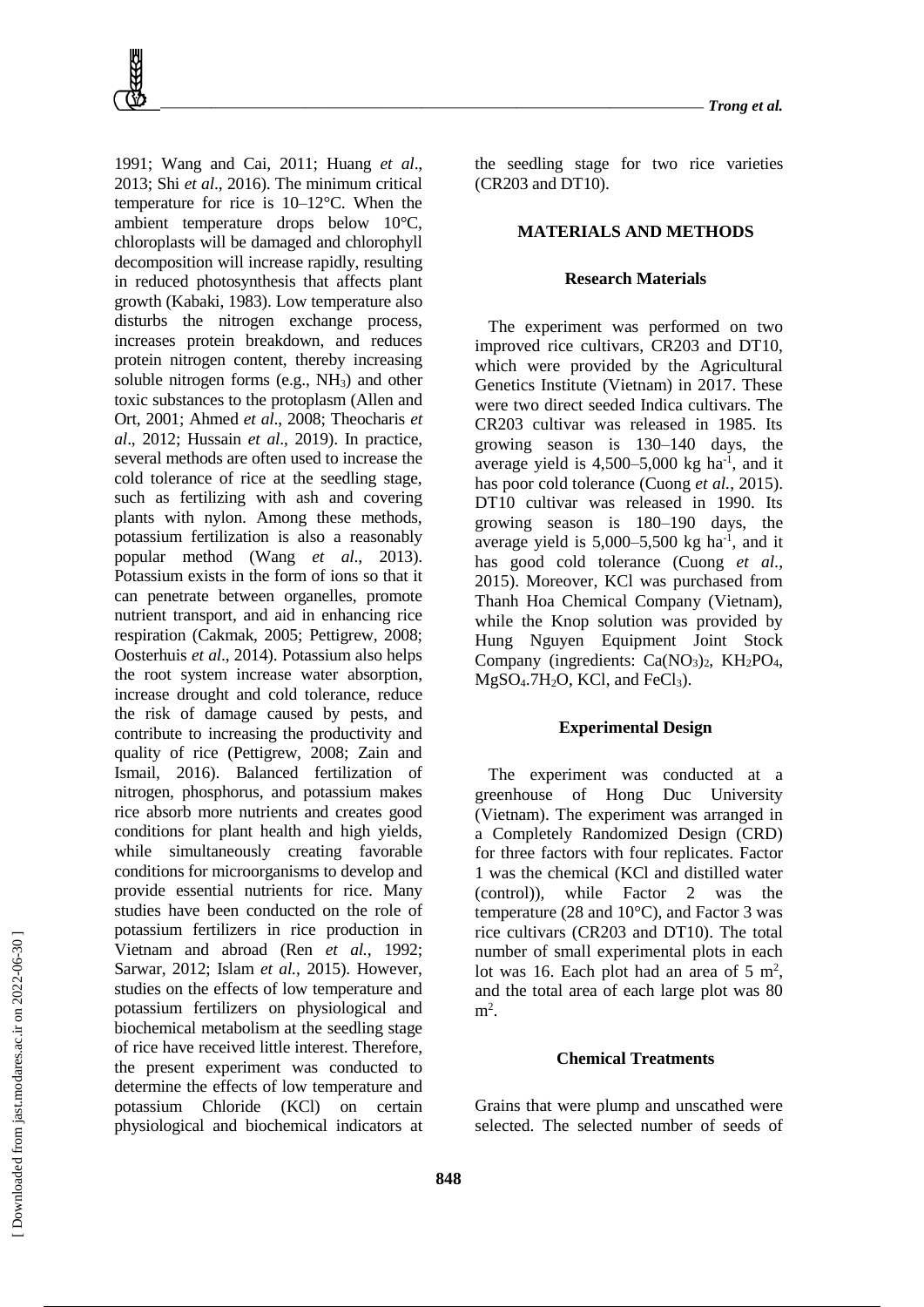each variety was divided into two equal parts. The first part was immersed in distilled water (control), while the rest was immersed in KCl solution (concentration 1.3  $g L<sup>-1</sup>$ ). This is the optimal concentration for the germination and growth of seedling plants selected through the probe experiment. Seeds were soaked for 2 days and then picked out, washed with distilled water, and placed in Petri boxes lined with distilled water-soaked paper at the bottom. Seeds were incubated to germinate at 28°C in a Binder incubator. After the seeds germinated for 2 days, the even seeds were chosen and placed into Petri boxes lined with absorbent paper (each box contained 100 seeds). Then, 15 mL of Knop solution was added to each box and the seeds were further treated at low temperature  $(10^{\circ}C)$ and optimal temperature (28°C).

#### **Temperature Treatments**

A low-temperature treatment experiment (10°C) was conducted in a Hitachi refrigerator, while an optimal temperature treatment experiment (28°C) was conducted in a Binder incubator. The duration of the temperature effect was 2 days. After 2 days of temperature treatment, seedlings were planted in plastic boxes (50 plants box<sup>-1</sup>) containing 500 g of sand (washed and dried). Each day, Knop solution was added evenly to the boxes  $(20 \text{ mL box}^{-1})$ . Seedlings were grown for 4 days (seedlings with two real leaves) in a Knop nutrient environment. Then, samples were collected as previously described by Trong *et al.* (2020) to analyze their physiological and biochemical criteria.

# **Determination of Plant Height and Root Length**

Plant height and root length were measured using rulers to an accuracy of millimeters (Trong *et al.*, 2020).

#### **Determination of Dry Matter**

The plants of each variety were placed into plastic bags according to the treatment formula and transported to the laboratory. The plants were placed into an oven at 105°C for 24 hours until the weight was constant, and then weighed. The dry weight of each plant was determined using an electronic balance with an accuracy of  $10^{-4}$ . Dry matter was calculated in mg plant<sup>-1</sup> according to Chen *et al.* (2013)

### **Determination of Chlorophyll Content**

Concentrations of chlorophyll a, chlorophyll b, and total chlorophyll in leaves were determined via the spectroscopic method described by Trong *et al.* (2020). First, the fresh leaf samples were cooled with liquid nitrogen, then, crushed into a fine powder. Thereafter, 5 mg of fine powder was placed into a tube, 100 µL of distilled water was added, and the ingredients were absorbed for 10 minutes. Then, 8 mL of 80% acetone was added to separate the chlorophyll. The filtrate (10 mL) was then centrifuged and the optical density was measured using a spectrophotometer at 663 and 644 nm, respectively. The chlorophyll content was then calculated as Fresh Weight (FW).

# **Determination of Reducing Sugar Content**

To determine the reducing sugar content, 2 g of fresh leaves were placed into a ceramic mortar and crushed. Then, 50 mL of distilled water was added to a 250 mL triangle. This was boiled in a water bath at 80°C for 15 minutes, with occasional shaking during boiling to extract the sugar. The triangle was then removed and cooled to room temperature. Impurities were then reduced and a filtrate was obtained. Then, 10 mL of the test solution was added to a 1,000-mL conical flask, followed by the addition of 10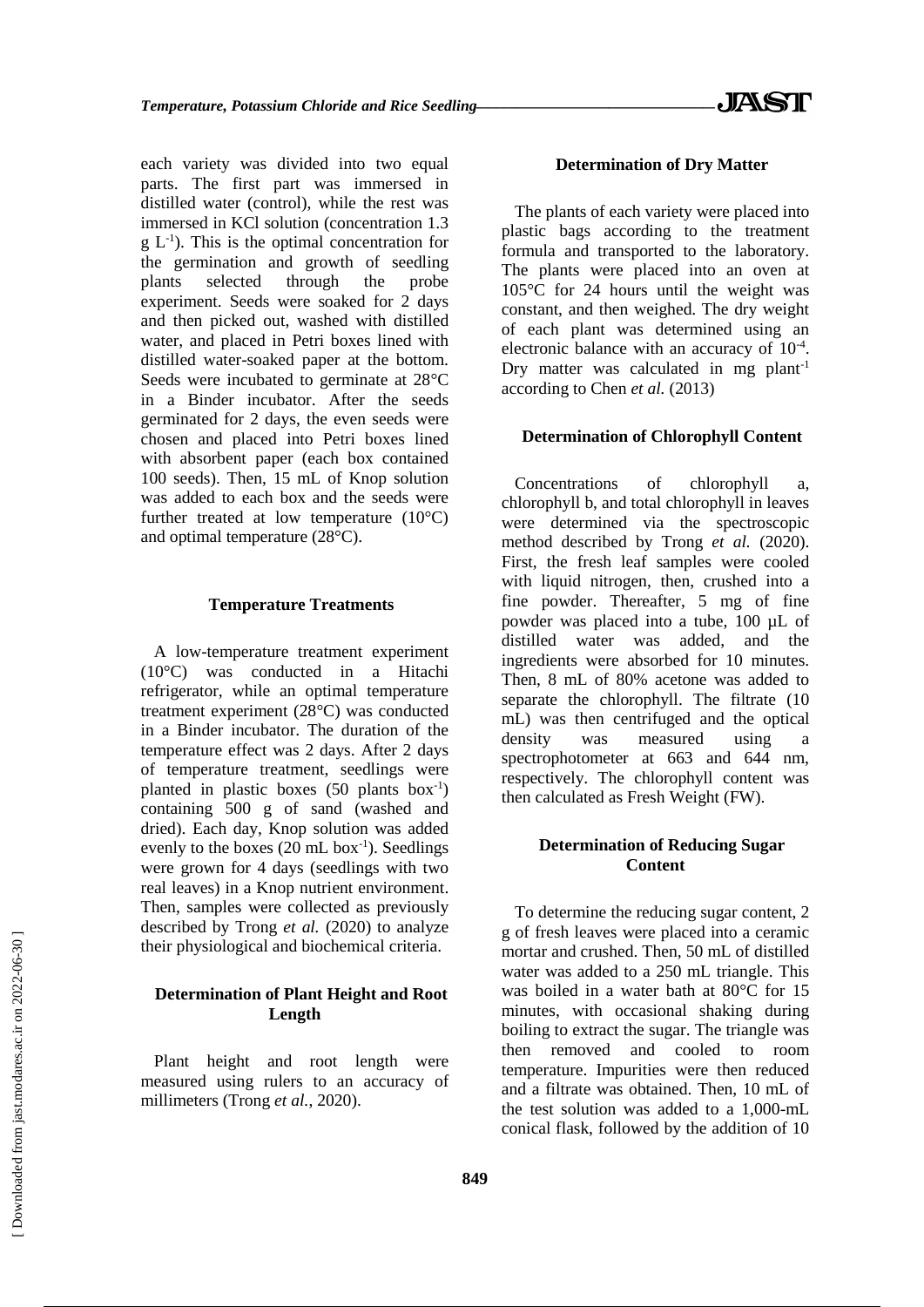mL of Fehling solution. The mixture was then boiled for 3 minutes. To settle the precipitate, it was filtered into a Buchner vacuum filter. The flask and filter funnel were then washed with hot distilled water 3– 4 times. The  $Cu<sub>2</sub>O$  precipitate was then dissolved in the Buchner flask by adding a small quantity (5 mL) of  $Fe<sub>2</sub>(SO4)<sub>3</sub>$  solution in  $H_2SO_4$  and stirring it carefully with a glass rod to dissolve the  $Cu<sub>2</sub>O$  precipitate entirely in the funnel. The flask and filter funnel were then rinsed and placed into a conical flask. The obtained solution was then titrated with  $KMnO<sub>4</sub>$  1/30N until a persistent pale pink color appeared (20–30 seconds). The amount of  $KMnO<sub>4</sub> 1/30N$  was then calculated using titration and the table was checked to determine the amount of reducing sugar in the experimental sample. The reducing sugar content was calculated using the formula previously described by Trong *et al.* (2020).

#### **Determination of Starch Content**

To determine the starch content, 2 g of crushed and dried leaves were placed into a 100-mL triangle with 50 mL of distilled water, shaken, and left for 30–45 minutes. This was then filtered through filter paper and the residue was washed with distilled water 2–3 times. The filter paper was then punctured and the powder was transferred to a triangle containing 25 mL HCl 5%, which was boiled in a water bath for 3 h. After the starch had completely hydrolyzed, the solution was cooled and then neutralized with 0.5% NaOH solution to pH 5.6–6.0. The mixture was then transferred to a 100 mL volumetric flask and decontaminated with  $Pb(CH_3COO)$ <sub>2</sub> 30%. Excess lead salt was removed with 20 mL of saturated Na2SO<sup>4</sup> solution. The solution was then made up to volume with distilled water, shaken, and filtered. The amount of glucose in the solution was quantified *via* the Bertrand method, from which starch content was calculated according to the formula of Trong *et al.* (2020).

# **Determination of Total Organic Acid Content**

The total organic acid content was determined as described by Trong *et al.* (2020). First, 2 g of fresh leaves were crushed in a ceramic mortar, ground thoroughly, placed into a 50-mL volumetric flask, and made up to volume with distilled water. This was then stirred and 10 mL of filtrate was added to a 100-mL conical flask. Then, a few drops of phenolphthalein reagent were added to the solution and titrated with NaOH 0.1N solution until a stable pink color appeared. The total organic acid content was determined by the titration value.

#### **Determination of Peroxidase Activity**

To determine peroxidase activity, 2 g of fresh leaves were crushed in a ceramic mortar and veronal buffer was slowly added to a volume of 10 mL. Cold centrifugation was then conducted (20,000 rounds for 20 minutes), and the clear fluid was taken to determine the enzyme activity. A test tube was then filled with 0.1 mL of pyrogallol 0.2M solution, 1 mL of veronal buffer, 1.2 mL of water,  $0.5$  mL of  $H_2O_2$  solution, and 0.2 mL of enzyme extract. The reaction mixture was then incubated at 30°C for 10 minutes and 1 mL of 5%  $H_2SO_4$  was added to stop the reaction. The optical density was determined by comparing it to the amount of purpurogallin from the standard curve at a wavelength of 430 nm. The peroxidase activity was calculated using the formula of Trong *et al.* (2020).

#### **Determination of Catalase Activity**

To determine the catalase activity, 2 g of fresh leaves were crushed in a ceramic mortar with glass powder and 0.3 g of CaCO3. Then, 20 mL of distilled water was added and carefully ground to form a homogeneous solution that was placed into a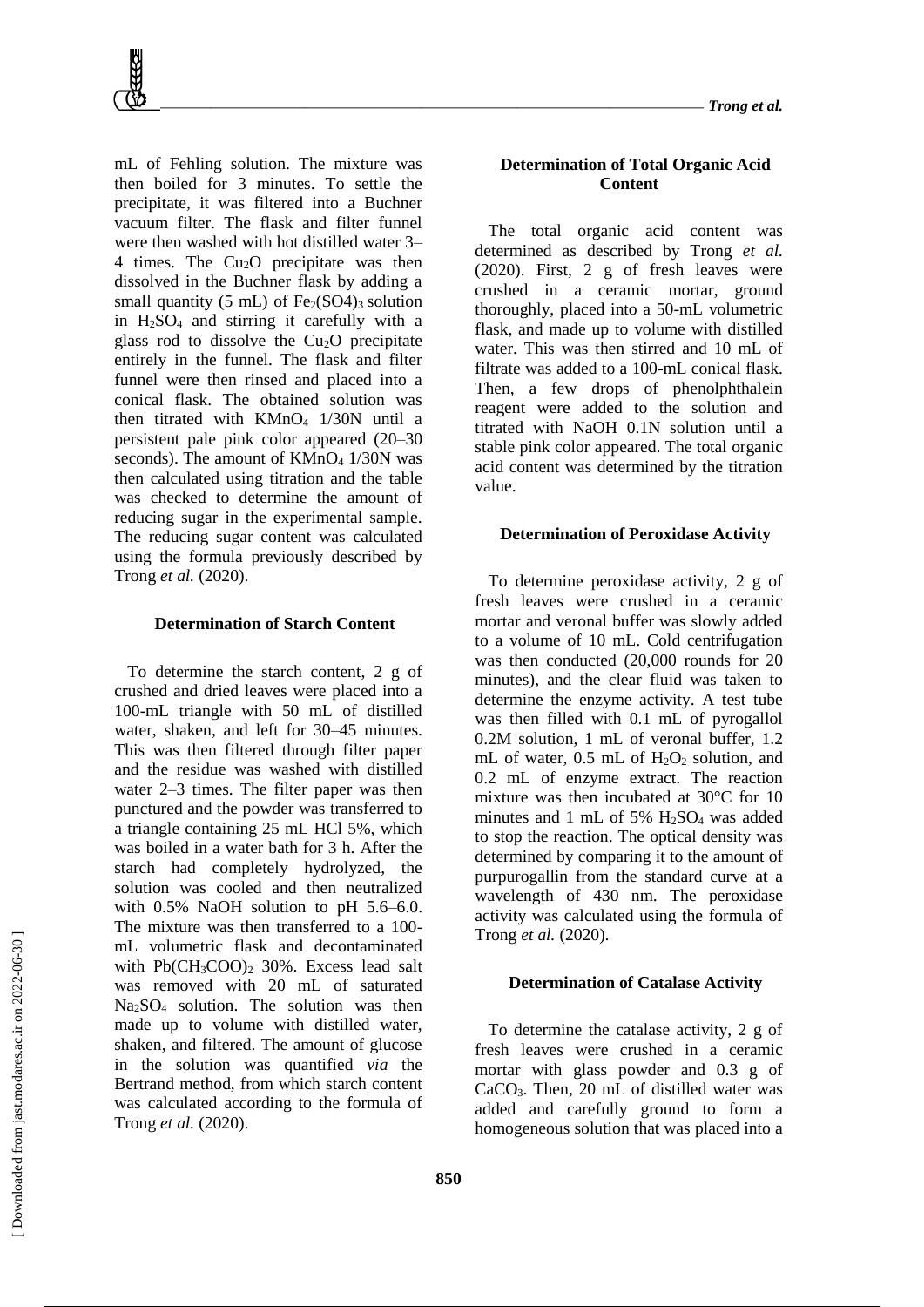50-mL volumetric flask. The distilled water was drained to the volume. The mixture was shaken well and then centrifuged after 30 minutes. Thereafter, two 100 mL conical flasks were taken, and 10 mL of the filtrate was added to each flash. The control flask was boiled for 3 minutes (to deactivate the enzyme), and the flask was then cooled. Thereafter, 20 mL of distilled water and 3 mL of  $1\%$  H<sub>2</sub>O<sub>2</sub> were added to each flask and set at 25°C for 30 minutes. Then, 5 mL of 10% H2SO<sup>4</sup> solution was added and titrated with  $KMnO<sub>4</sub> 0.1N$  solution until a stable light pink color appeared for 1 minute. The catalase activity was then determined from the titration value.

#### **Determination of α-Amylase Activity**

To determine the  $\alpha$ -amylase activity, 2 g of the crushed study sample was placed into a 250-mL conical flask, to which 10 mL of buffer solution and 90 mL of distilled water were added. The mixture was then maintained at 30±2°C for 1 hour. The enzyme extracts were then filtered and recovered. A 1% starch solution was then prepared by dissolving 1 g of starch with 50 mL of distilled water in a 100-mL volumetric flask and shaking it well. The mixture was then placed in a boiling water bath and shaken continuously until the starch was completely dissolved. The flask was then cooled and 10 mL of buffer solution was added, with distilled water added to make it up to volume. The mixture was then placed into two 50-mL conical flasks and 10 mL of 1% starch solution was added to each flask and incubated at the appropriate temperature for 10 minutes. Then, 5 mL of enzyme extract was added to flask 2 and stirred for 10 minutes. From each flask, 0.5 mL of the mixture was taken and placed into two other flasks containing 50 mL of analytical iodine solution and shaken well. The absorbance was measured at a wavelength of 656 nm using a spectrophotometer to determine the αamylase activity.

#### **Statistical Analysis**

The analysis of physiological and biochemical indicators in this study was independently conducted three times. The collected data were processed using IRRISTAT 5.0 statistical software to Analyze Variance (ANOVA).

# **RESULTS AND DISCUSSION**

# **Effects of Temperature and KCl on the Content of Starch, Reducing Sugar, and Total Organic Acid**

Starch is the most common plant reserve polysaccharide and is mainly accumulated in nuts as well as rosemary seeds and tubers (Isherwood, 1973; Shannon *et al*., 1984). During germination, starch is broken down into sugar. Through respiration, starch provides energy and raw materials for the biosynthesis processes of new organics required for the germination and growth of seedlings (Murata *et al.*, 1968). The results presented in Table 1 show that low temperature (10°C) inhibits the degradation of starch stored in seeds during germination. Thus, the starch content remaining in the two studied rice varieties is greater than that of seeds treated at 28°C. However, when the seeds are treated with KCl, the starch metabolism is better (Table 1). This result is consistent with the study of Farooq *et al.* (2008) since the treatment of seeds with the appropriate concentration of KCl effectively improved starch metabolism under normal and cold stress conditions.

Along with the starch content, the reducing sugar content was also analyzed, as shown in Table 1. Low temperature  $(10^{\circ}C)$ caused a decrease in both rice varieties' reducing sugar content. However, KCl limited the decrease in reducing sugar content of the two rice varieties, but to different degrees. The level of reducing sugar accumulation in rice treated with KCl was highest in CR203. Under the influence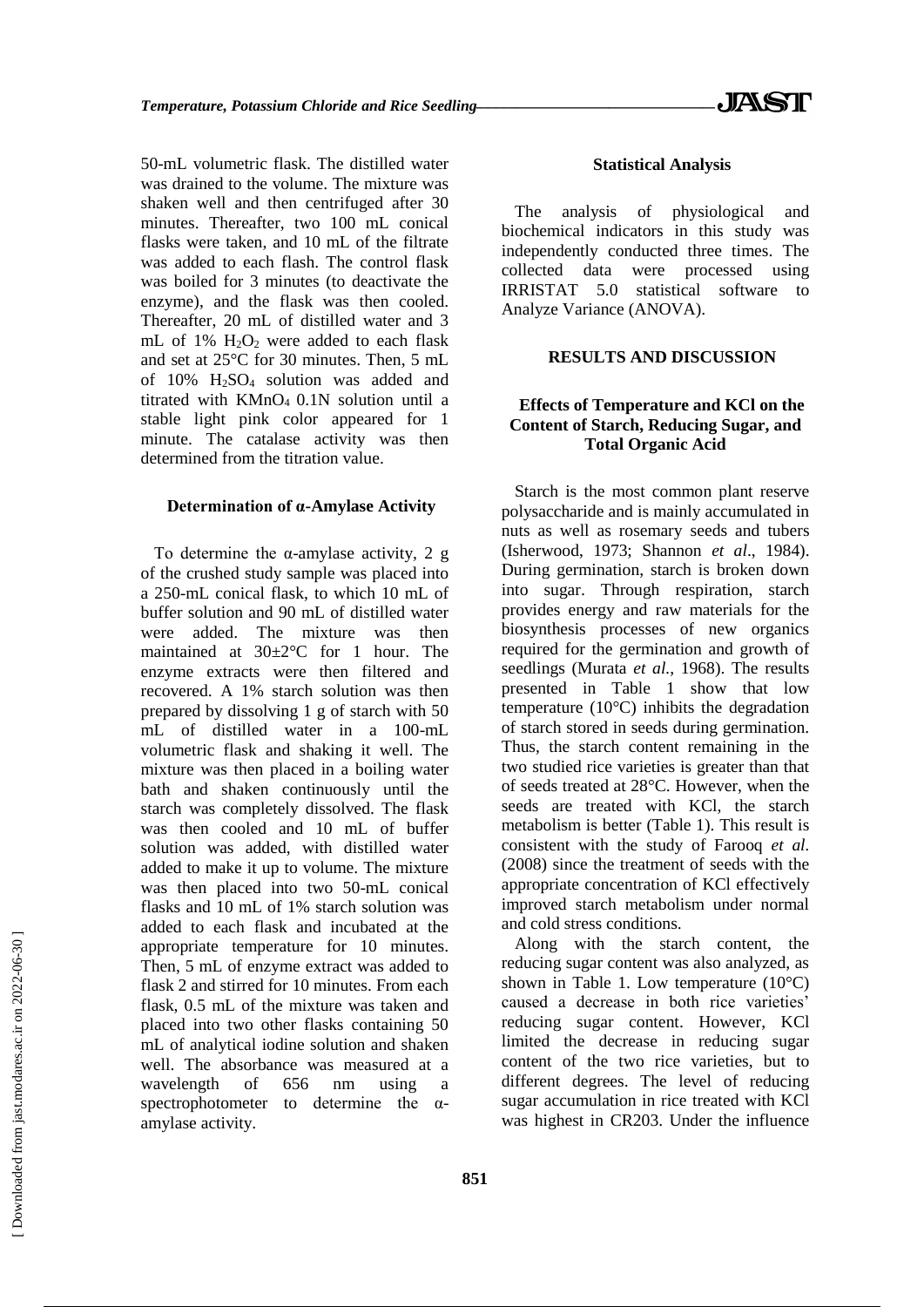| Variety      | Treatment  |                           | Starch $(\%)$                  | Reducing sugar                | Total organic acid            |
|--------------|------------|---------------------------|--------------------------------|-------------------------------|-------------------------------|
|              | Chemical   | Temperature $(^{\circ}C)$ |                                | $(\%)$                        | $(mg 100 g^{-1})$             |
|              | Distilled  | 10                        | $19.95 \pm 0.63^{\circ}$       | $3.01 \pm 0.25$ <sup>d</sup>  | $30.22 \pm 0.49^e$            |
| <b>CR203</b> | water      | 28                        | $18.76 \pm 0.58$ <sup>d</sup>  | $4.23 \pm 0.28$ <sup>c</sup>  | $40.21 \pm 1.08$ <sup>d</sup> |
|              | <b>KCl</b> | 10                        | $19.13 \pm 0.72$ <sup>d</sup>  | $4.75 \pm 0.18^{\rm b}$       | $32.55 \pm 0.45^{\circ}$      |
|              |            | 28                        | $17.65 \pm 0.68^{\circ}$       | $5.37 \pm 0.20$ <sup>ab</sup> | $47.05 \pm 1.37^{\rm b}$      |
|              | Distilled  | 10                        | $22.63 \pm 0.60^{\circ}$       | $4.87 \pm 0.13^b$             | $44.22 \pm 0.88^{\circ}$      |
| DT10         | water      | 28                        | $21.08 \pm 0.58$ <sup>bc</sup> | $5.02 \pm 0.29$ <sup>ab</sup> | $50.57 \pm 1.41^a$            |
|              | <b>KCl</b> | 10                        | $21.78 \pm 0.84^b$             | $5.20 \pm 0.32$ <sup>ab</sup> | $44.53 \pm 1.03$ <sup>c</sup> |
|              |            | 28                        | $21.54 \pm 0.57^b$             | $5.61 \pm 0.17^{\rm a}$       | $50.96 \pm 1.55^{\circ}$      |

**Table 1.** Effects of temperature and KCl on the content of starch, reducing sugar, and total organic acid for the CR203 and DT10 rice varieties.*<sup>a</sup>*

 $a$  The values are expressed as mean $\pm$ SD (n= 3), and different superscript letters represent significant difference  $(P< 0.05)$ .

of KCl, the reducing sugar content in CR203 was close to that in DT10, while the difference in DT10 was not significant. Notably, the increase in the reducing sugar content due to treatment of seeds with KCl is consistent with a previous report (Trong and Thinh, 2020). The accumulation of sugar in these tissues is one means used by plants to help resist cold since the sugar inhibits protein inactivation at low temperatures (Dong and Beckles, 2019).

The results presented in Table 1 also show that low temperature (10°C) reduces the total organic acid content in rice at the seedling stage. While seed treatment with KCl increased the total organic acid content of these two rice varieties, this increase was not apparent under low temperatures. When the seeds were treated with KCl and planted at 28°C, the most substantial increase in total organic acid content was observed in CR203 (Table 1).

# **Effects of Temperature and KCl on the Activity of α-Amylase, Peroxidase, and Catalase**

The breakdown of starch into sugar is due to the action of the enzyme  $\alpha$ -amylase (Murata *et al*., 1968). The results of the present study suggest that activity of  $\alpha$ amylase highlights differences in starch resolution for the different rice varieties. Low temperature (10 $^{\circ}$ C) reduces the  $\alpha$ - amylase activity of these two rice varieties (Table 2). Specifically, when treating seeds at  $10^{\circ}$ C, the  $\alpha$ -amylase activity of CR203 reaches 12.03 IU  $g^{-1}$  h<sup>-1</sup>, which is lower than that at  $28^{\circ}$ C (13.24 IU g<sup>-1</sup> h<sup>-1</sup>). When treating seeds at  $10^{\circ}$ C, the  $\alpha$ -amylase activity of DT10 reaches  $12.42$  IU  $g^{-1}$  h<sup>-1</sup>, which is lower than that at  $28^{\circ}$ C (13.17 IU g<sup>-1</sup> h<sup>-1</sup>). KCl increases the  $\alpha$ -amylase activity for all treatments of the two rice varieties to varying degrees (Table 2). Notably, αamylase activity in CR203 reaches 12.87 IU  $g^{-1}$  h<sup>-1</sup> at 10°C and 15.43 IU  $g^{-1}$  h<sup>-1</sup> at 28°C. In DT10, the corresponding indices reach 13.32 IU  $g^{-1}$  h<sup>-1</sup> at 10°C and 14.86 IU  $g^{-1}$  h<sup>-1</sup> at 28°C. When seeds germinate at low temperatures, the effects of potassium on starch degradation are due to potassium being the cofactor of more than 40 enzymes, including phosphate-based reactive activators that are necessary for a germinated metabolism (Cakmak, 2005). Additionally, potassium maintains a neutral state of electricity in the cell and increases the ability of the cell to retain water, thereby helping to stabilize the cell's structure under adverse temperature conditions (Pettigrew, 2008).

Under stressful conditions, including cold stress, accumulation of Reactive Oxygen Species (ROS) such as superoxide, hydrogen peroxide, and hydroxyl radical has been reported (Mittler, 2002; Suzuki and Mittler, 2006). Previous reports have shown that elevated ROS levels can damage cell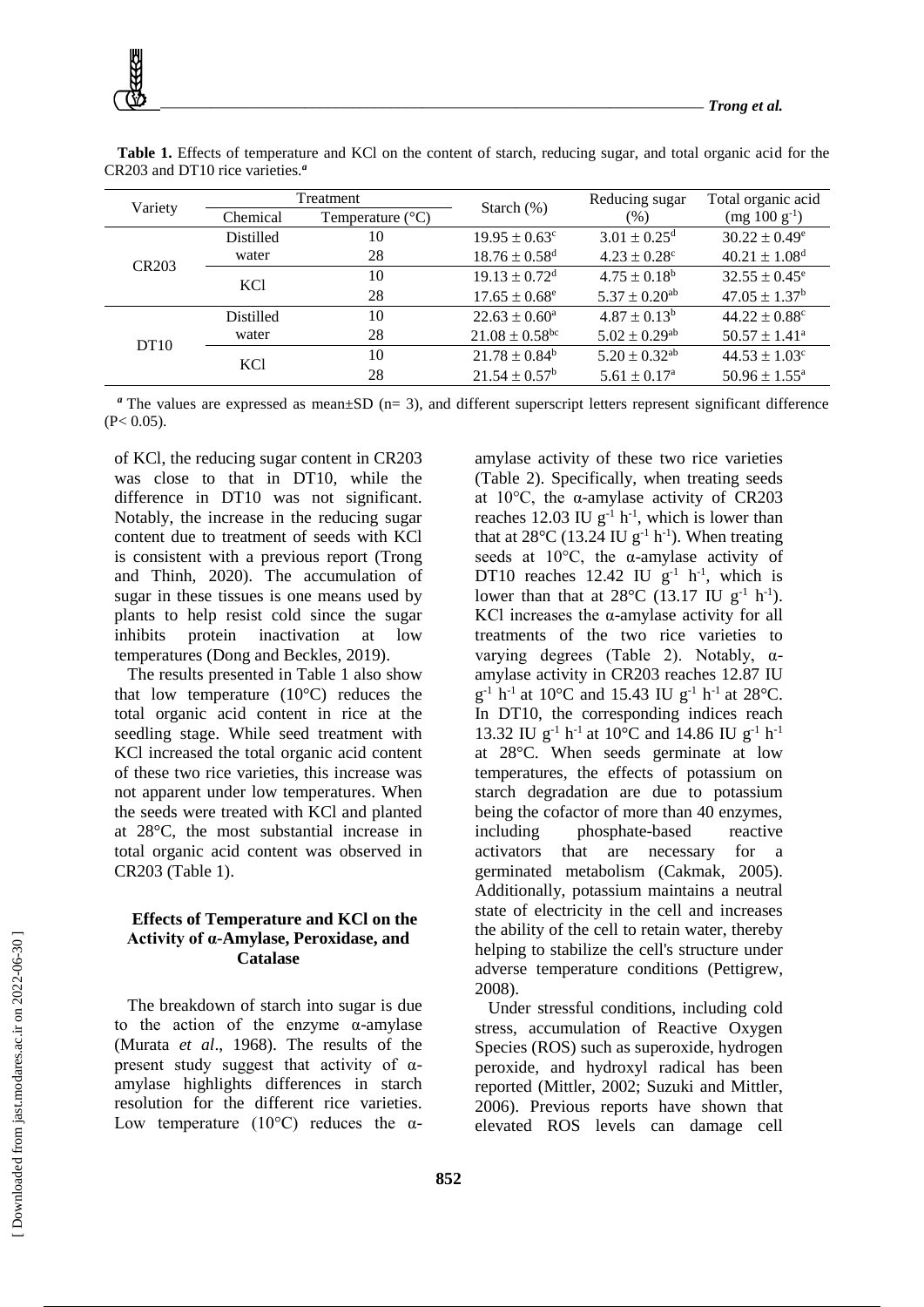| Variety      | Treatment       |                                     | Alpha-amylase                  | Peroxidase                    | Catalase                         |
|--------------|-----------------|-------------------------------------|--------------------------------|-------------------------------|----------------------------------|
|              | Chemical        | Temperature<br>$(^\circ\mathrm{C})$ | $(IU \ g^{-1} \ h^{-1})$       | $(IU \, g^{-1} \, s^{-1})$    | $(\mu M H_2O_2 g^{-1} min^{-1})$ |
| <b>CR203</b> | Distilled       | 10                                  | $12.03 \pm 0.06^d$             | $2.01 \pm 0.07^e$             | $0.97 \pm 0.05$ <sup>d</sup>     |
|              | water           | 28                                  | $13.24 \pm 0.08^b$             | $2.53 \pm 0.09$ <sup>d</sup>  | $1.27 \pm 0.02^b$                |
|              | KC <sub>1</sub> | 10                                  | $12.87 \pm 0.16^{\circ}$       | $3.22 \pm 0.04$ <sup>c</sup>  | $1.12 \pm 0.02$ <sup>c</sup>     |
|              |                 | 28                                  | $15.43 \pm 0.12^{\text{a}}$    | $3.40 \pm 0.07$ °             | $1.35 \pm 0.03^a$                |
| DT10         | Distilled       | 10                                  | $12.42 \pm 0.05$ <sup>cd</sup> | $4.52 \pm 0.22$ <sup>ab</sup> | $0.89 \pm 0.01^e$                |
|              | water           | 28                                  | $13.17 \pm 0.04^b$             | $4.03 \pm 0.17^b$             | $0.80 \pm 0.01$ <sup>f</sup>     |
|              | KC <sub>1</sub> | 10                                  | $13.32 \pm 0.15^b$             | $4.75 \pm 0.20^a$             | $1.06 \pm 0.04$ <sup>c</sup>     |
|              |                 | 28                                  | $14.86 \pm 0.06^a$             | $4.32 \pm 0.25^{ab}$          | $0.95 \pm 0.01$ <sup>d</sup>     |

**Table 2.** Effects of temperature and KCl on the α-amylase, peroxidase, and catalase activities of the CR203 and DT10 rice varieties.*<sup>a</sup>*

*a* The values are expressed as mean $\pm$ SD (n= 3), and different superscript letters represent significant difference  $(P< 0.05)$ .

structure and macromolecules, thereby leading to cell death (Apel and Hirt, 2004; Krasensky and Jonak, 2012). Peroxidase and catalase are two enzymes that are very important in protecting cells from damage caused by increased ROS levels (Anjum *et al*., 2016). The peroxidase and catalase activities of rice varieties CR203 and DT10 under the influence of temperature and KCl are presented in Table 2. The study results show that the effect of low temperature (10°C) on the peroxidase and catalase activities of the two rice varieties is not the same. Notably, low temperature (10°C) reduces the peroxidase and catalase activities of CR203. In contrast, the activity of these two enzymes for DT10 increases under the influence of low temperature (10°C). This difference may be due to DT10 being a good cold-tolerant variety, while CR203 is a non-cold-tolerant variety. Studies have also demonstrated that enzymatic activity only increases at a specific limit temperature, beyond which enzymatic activity will decrease (Liu *et al*., 2013). The treatment of seeds with KCl increases peroxidase and catalase activities in both rice varieties (Table 2). However, the increase in peroxidase activity of KCltreated DT10 seed is unclear. Potassium's role in reducing ROS production and maintaining photosynthetic electron transport has been demonstrated in previous studies (Cakmak, 2005). The increased activity of peroxidase and catalase under the action of KCl contributes to improving the resistance to cold stress of the two studied rice varieties.

# **Effect of Temperature and KCl on Chlorophyll Content**

Chlorophyll biosynthesis is influenced by many factors, including temperature (Sharma *et al*., 2005; Zhao *et al*., 2020). Previous studies have reported that temperature is one of the main environmental factors that can reduce the actual rate of photosynthesis, stomatal conductivity, intracellular  $CO<sub>2</sub>$ concentration, and plant water efficiency (Han *et al*., 2017; Zhao *et al*., 2020). In this study, low temperatures (10°C) reduced the content of chlorophyll a, chlorophyll b, and total chlorophyll in both rice varieties (Table 3). This result is consistent with other studies suggesting that low temperature reduces chlorophyll content (Liu *et al*., 2013; Shi *et al*., 2016; Zhao *et al*., 2020). The decrease in chlorophyll content was greatest in CR203 (chlorophyll a reached  $0.457$  mg  $g^{-1}$ , chlorophyll b reached  $0.603$  $mg$   $g^{-1}$ , and total chlorophyll reached 1.060 mg  $g^{-1}$ ). These contents in the DT10 variety decreased by less than in the CR203 variety (chlorophyll a reached  $0.741$  mg  $g^{-1}$ , chlorophyll b reached  $0.956$  mg  $g^{-1}$ , and total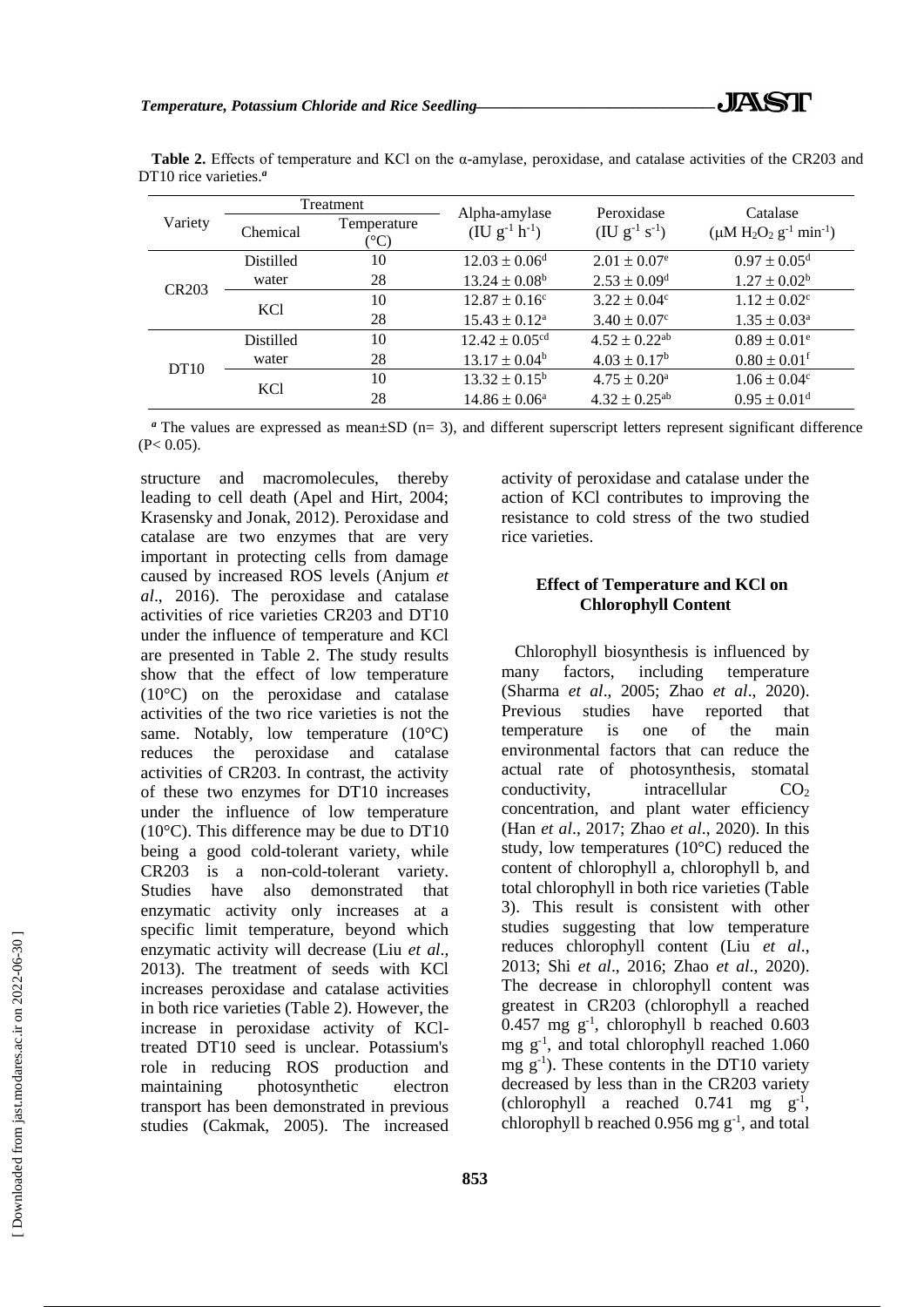| Variety           | Treatment        |                                 | Chlorophyll a                   | Chlorophyll b                   | Total chlorophyll               |
|-------------------|------------------|---------------------------------|---------------------------------|---------------------------------|---------------------------------|
|                   | Chemical         | Temperature<br>$\rm ^{\circ}C)$ | $(mg g^{-1})$                   | $(mg g^{-1})$                   | $(mg g^{-1})$                   |
| CR <sub>203</sub> | <b>Distilled</b> | 10                              | $0.457 \pm 0.012$ <sup>e</sup>  | $0.603 \pm 0.014$ <sup>d</sup>  | $1.060 \pm 0.026$ <sup>e</sup>  |
|                   | water            | 28                              | $0.676 \pm 0.016$ <sup>d</sup>  | $0.844 \pm 0.025$ <sup>c</sup>  | $1.520 \pm 0.041$ <sup>d</sup>  |
|                   | <b>KCl</b>       | 10                              | $0.633 \pm 0.015$ <sup>d</sup>  | $0.929 \pm 0.024^b$             | $1.562 \pm 0.039$ <sup>d</sup>  |
|                   |                  | 28                              | $0.721 \pm 0.026^{\circ}$       | $1.106 \pm 0.017$ <sup>a</sup>  | $1.827 \pm 0.043^b$             |
| DT10              | <b>Distilled</b> | 10                              | $0.741 \pm 0.029$ <sup>c</sup>  | $0.956 \pm 0.040^b$             | $1.697 \pm 0.068$ <sup>c</sup>  |
|                   | water            | 28                              | $0.824 \pm 0.020$ <sup>ab</sup> | $1.066 \pm 0.029$ <sup>ab</sup> | $1.890 \pm 0.049$ <sup>ab</sup> |
|                   | <b>KCl</b>       | 10                              | $0.797 \pm 0.032^b$             | $1.042 \pm 0.051$ <sup>ab</sup> | $1.839 \pm 0.083^b$             |
|                   |                  | 28                              | $0.849 \pm 0.036^a$             | $1.094 \pm 0.054$ <sup>a</sup>  | $1.943 \pm 0.090^{\text{a}}$    |

**Table 3.** Effects of temperature and KCl on the chlorophyll content of the CR203 and DT10 rice varieties.*<sup>a</sup>*

*<sup>a</sup>*The values are expressed as mean±SD (n= 3), and different superscript letters represent significant difference  $(P< 0.05)$ .

chlorophyll reached 1.697 mg  $g^{-1}$ ). This is because when non-cold-tolerant varieties are exposed to prolonged cold, their chloroplasts often break down their structure faster, which damages the photosynthetic apparatus and reduces the chlorophyll content in leaves (Liu *et al*., 2017).

Treatment of rice seeds with KCl increases the content of chlorophyll a, chlorophyll b, and total chlorophyll (Table 3). The highest increase in chlorophyll content was found in CR203. Previous reports also confirmed that chlorophyll content could be increased with the optimum concentration of KCl (Chen *et al*., 2013). In DT10, KCl increased chlorophyll (but not significantly) at 28°C. Specifically, the total chlorophyll content increased slightly from 1.890 to 1.943 mg  $g^{-1}$ at 28°C. When treating seeds with KCl at a low temperature (10°C), the total chlorophyll content of DT10 increased markedly from 1.697 to 1.839 mg  $g^{-1}$ . This shows that treating rice kernels with KCl increases photosynthesis under cold stress, thereby contributing to the plant's tolerance to adverse environmental conditions.

# **Effects of Temperature and KCl on Plant Height, Root Length, and Dry Matter Weight**

The effects of temperature and KCl on the plant height and root length of the CR203 and DT10 rice varieties are shown in Table 4 and Figure 1. In both varieties, plant height decreased when seeds were treated at low temperatures (10°C). The plant height of CR203 decreased from 63.05 to 61.20 mm, while that of DT10 decreased from 86.21 to 84.32 mm. Meanwhile, treating seeds with KCl at low temperatures increased plant height in the two rice varieties. Table 4 also shows that low temperature and KCl also influence the root length of the two rice varieties by different degrees. Notably, low temperature (10°C) reduces the root length of the two studied rice varieties. Research by Li-qun *et al.* (2018) also confirmed that low temperature reduces the root length of rice. In contrast, KCl increased the root length in all treatments, especially in the lowtemperature treatment. When treating seeds with KCl, the root length of CR203 reached 50.01 mm at 10°C and 56.87 mm at 28°C. The root length also increased for DT10, reaching 61.74 mm at 10°C and 63.28 mm at 28°C. The effects of KCl on plant height and root length were most obvious in CR203. Thus, low temperature inhibits the metabolic and energy processes in plants, thereby reducing the plant growth rate (Hussain *et al*., 2019). In contrast, KCl promotes metabolic and energy processes, thereby promoting plant growth and development (Pettigrew, 2008).

When the seeds were treated at a low temperature (10°C), the dry matter weight of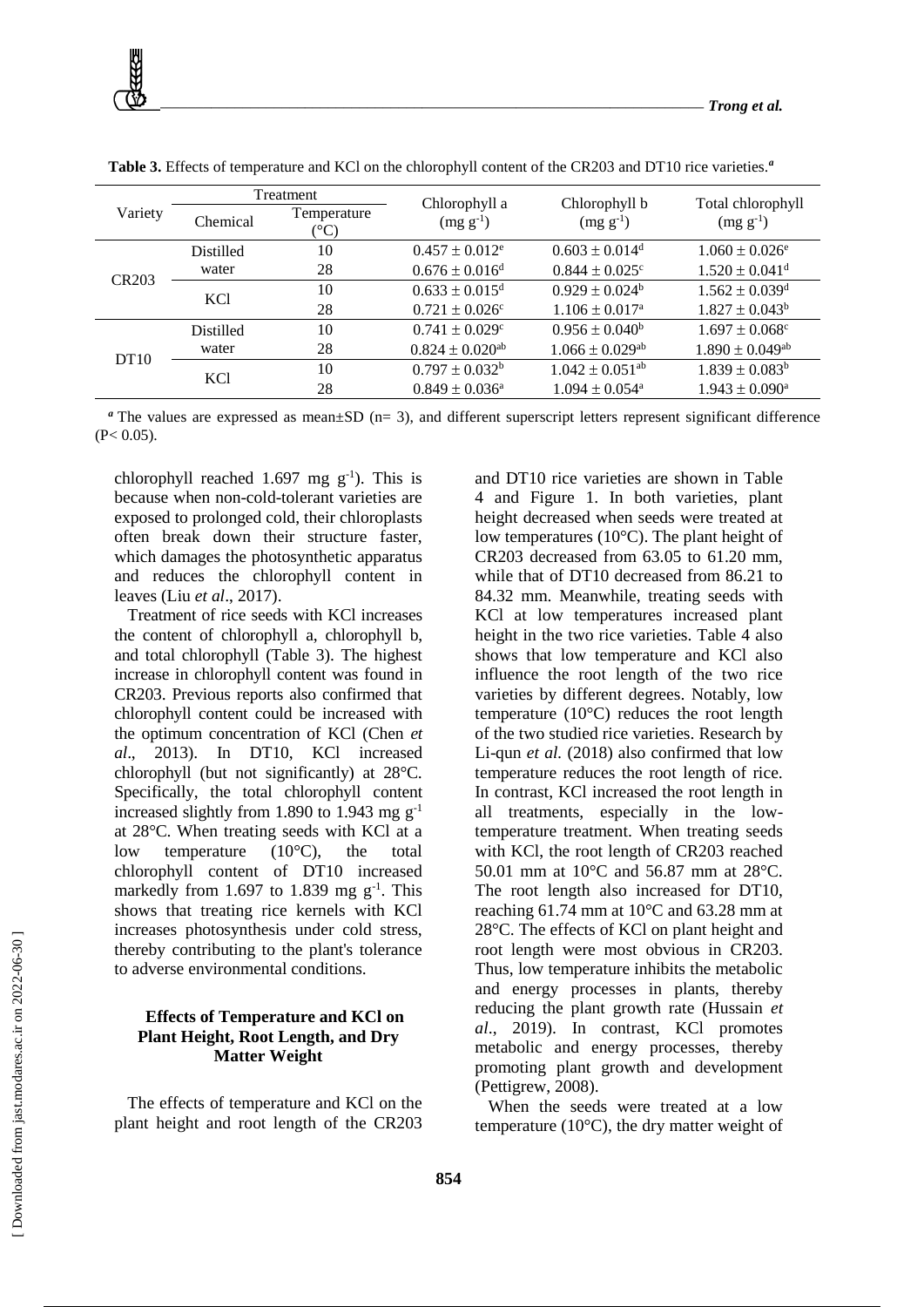| Variety           | Treatment        |                            | Plant height                   |                               |                                |
|-------------------|------------------|----------------------------|--------------------------------|-------------------------------|--------------------------------|
|                   | Chemical         | Temperature<br>$^{\circ}C$ | (mm)                           | Root length<br>(mm)           | Dry matter<br>weight (mg)      |
| CR <sub>203</sub> | <b>Distilled</b> | 10                         | $61.20 \pm 1.12^{\mathrm{f}}$  | $38.41 \pm 0.93$ <sup>f</sup> | $14.17 \pm 0.50$ <sup>f</sup>  |
|                   | water            | 28                         | $63.05 \pm 1.30^{\circ}$       | $49.32 \pm 1.03^e$            | $15.20 \pm 0.55^{\circ}$       |
|                   | KC <sub>1</sub>  | 10                         | $63.38 \pm 1.20^e$             | $50.01 \pm 1.98^{\circ}$      | $16.02 \pm 0.53^{\text{de}}$   |
|                   |                  | 28                         | $65.73 \pm 1.13$ <sup>d</sup>  | $56.87 \pm 2.01$ <sup>d</sup> | $16.75 \pm 0.48$ <sup>d</sup>  |
| DT10              | Distilled        | 10                         | $84.32 \pm 1.25$ °             | $58.56 \pm 0.98^{\circ}$      | $18.52 \pm 0.75$ °             |
|                   | water            | 28                         | $86.21 \pm 1.23$ <sup>ab</sup> | $62.82 \pm 2.05^{ab}$         | $19.31 \pm 0.81^b$             |
|                   | <b>KCl</b>       | 10                         | $85.17 \pm 1.15^b$             | $61.74 \pm 0.90^b$            | $20.00 \pm 0.92$ <sup>ab</sup> |
|                   |                  | 28                         | $86.77 \pm 1.18^a$             | $63.28 \pm 0.93$ <sup>a</sup> | $20.67 \pm 0.84$ <sup>a</sup>  |

**Table 4.** Effects of temperature and KCl on the plant height, root length, and dry matter weight of the CR203 and DT10 rice varieties.*<sup>a</sup>*

 $a$  The values are expressed as mean $\pm$ SD (n= 3), and different superscript letters represent significant difference (P< 0.05).



**Figure 1.** Effects of temperature and KCl on the growth of the CR203 (A and B) and DT10 (C and D) rice varieties.

both rice varieties tended to decrease (Table 4). Research by Mollo *et al.* (2011) and Zhao *et al.* (2020) also showed that low temperature reduces the dry matter weight of plants. Specifically, at 10°C, the dry matter weight of CR203 reached 14.17 mg, which was lower than that at 28°C (15.20 mg). For DT10, dry matter weight reached 18.52 mg at 10°C, which was lower than that at 28°C (19.31 mg). In contrast, treatment with KCl resulted in an increase in dry matter weight across all treatments (Table 4). This result is consistent with the study of Chen *et al.* (2013), which showed that the addition of KCl at the appropriate concentration increased the dry matter weight of plants. The treatment of seeds with KCl resulted in the dry matter weight of CR203 reaching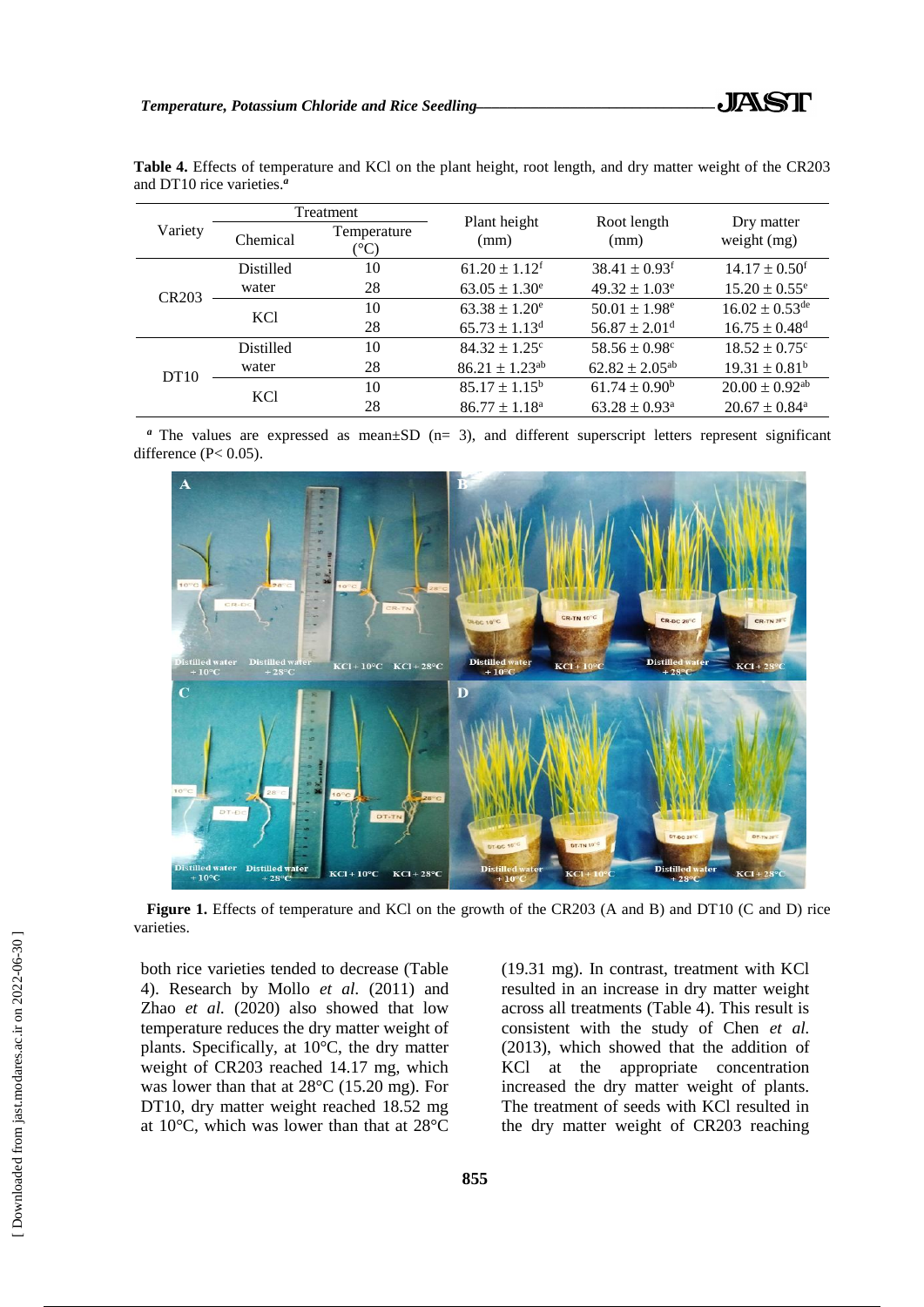16.02 mg at 10°C and 16.75 mg at 28°C. For DT10, treating seeds with KCl resulted in dry matter weights of 20.00 and 20.67 mg at 10 and 28°C, respectively.

# **CONCLUSIONS**

Under the influence of low temperature, degradation of carbohydrates in seeds was inhibited and the total organic acid content and  $\alpha$ -amylase activity were reduced, which resulted in higher content of the remaining starch and lower content of reducing sugar when compared to the control. Low temperature caused the peroxidase and catalase activities of CR203 to decrease enormously, while those of DT10 increased under the same conditions. Additionally, low temperature also affected some of the physiological activities of rice, such as reducing chlorophyll content, plant height, root length, and dry matter weight. For seeds treated with KCl, the physiological and biochemical activities during the seedling stage of rice were higher than those of the control at both 10 and 28°C. KCl promoted the breakdown of carbohydrates and increased the total organic acid content, level of enzymatic activity, chlorophyll content, plant height, root length, and dry matter weight.

Thus, low temperature slowed the physiological and biochemical processes of the CR203 and DT10 rice varieties at the seedling stage, while KCl treatment increased the physiological and biochemical activities of seedlings, which allowed them to grow better than those in the control group.

#### **ACKNOWLEDGEMENTS**

The authors wish to thank Hong Duc University for providing facilities for the experiment. Particular thanks to Agricultural Genetics Institute for providing the rice varieties employed in this study.

#### **REFERENCES**

- 1. Ahmed, N., Maekawa, M. and Tetlow, I. J. 2008. Effects of Low Temperature on Grain Filling, Amylose Content, and Activity of Starch Biosynthesis Enzymes in Endosperm of Basmati Rice. *Aust. J. Agric. Res*., **59(7)**: 599-604.
- 2. Allen, D. J. and Ort, D. R. 2001. Impacts of Chilling Temperatures on Photosynthesis in Warm-Climate Plants. *Trends Plant. Sci.*, **6(1)**: 36-42.
- 3. Anjum, N. A., Sharma, P., Gill, S. S., Hasanuzzaman, M., Khan, E. A., Kachhap, K., Mohamed, A. A., Thangavel, P., Devi, G. D., Vasudhevan, P., Sofo, A., Khan, N. A., Misra, A. N., Lukatkin, A.S., Singh, H. P., Pereira, E. and Tuteja, N. 2016. Catalase and Ascorbate Peroxidase—Representative H2O2-Detoxifying Heme Enzymes in Plants. *Environ. Sci. Pollut. Res*., **23(19)**: 19002- 19029.
- 4. Apel, K. and Hirt, H. 2004. Reactive Oxygen Species: Metabolism, Oxidative Stress, and Signal Transduction. *Annu. Rev. Plant. Biol*., **55**: 373-399.
- 5. Bandumula, N. 2018. Rice Production in Asia: Key to Global Food Security. *Proc. Natl. Acad. Sci. India B.*, **88(4)**: 1323-1328.
- 6. Bouman, B. A. M., Humphreys, E., Tuong, T. P. and Barker, R. 2007. Rice and Water. *Adv. Agron*., **92**: 187-237.
- 7. Cakmak, I. 2005. The Role of Potassium in Alleviating Detrimental Effects of Abiotic Stresses in Plants. *J. Plant Nutr. Soil Sci*., **168(4)**: 521-530.
- 8. Cuong, P. V., Hanh, T. T., Liet, V. V., Huyen, N. T. and Te, N. H. 2015. Rice (*Oryza sativa* L.). Agricultural Institute Public Publishing House, Vietnam. 160 PP.
- 9. Chen, Y., Yu, M., Zhu, Z., Zhang, L. and Guo, Q. 2013. Optimisation of Potassium Chloride Nutrition for Proper Growth, Physiological Development and Bioactive Component Production in *Prunella vulgaris* L. *PLoS One*, **8(7)**: e66259.
- 10. Dong, S. and Beckles, D. M. 2019 Dynamic Changes in the Starch-Sugar Interconversion Within Plant Source and Sink Tissues Promote a Better Abiotic Stress Response. *J. Plant Physiol*., **234**: 80-93.
- 11. Farooq, M., Aziz, T., Cheema, Z. A., Hussain, M. and Khaliq, A. 2008. Activation of antioxidant system by KCl improves the

 [\[ Downloaded from jast.modares.ac.ir on 2](https://jast.modares.ac.ir/article-23-51898-en.html)022-06-30 ] Downloaded from jast.modares.ac.ir on 2022-06-30]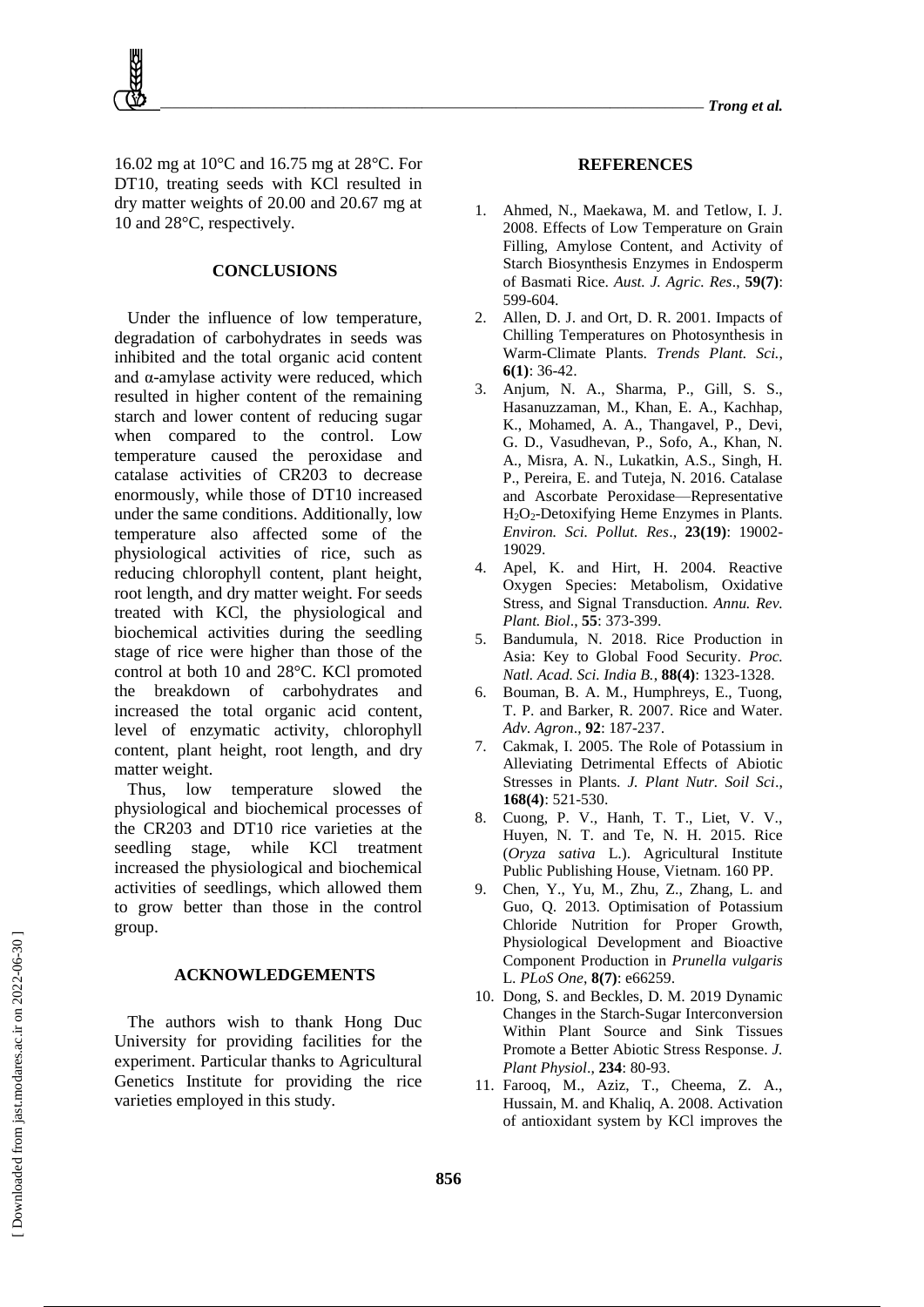chilling tolerance in hybrid maize. *J. Agron. Crop Sci*., **194(6)**: 438-448.

- 12. Han, Q. H., Huang, B., Ding, C. B., Zhang, Z. W., Chen, Y. E., Hu, C., Zhou, L. J., Huang, Y., Liao, J. Q., Yuan, S. and Yuan, M. 2017. Effects of Melatonin on Antioxidative Systems and Photosystem II in Cold-Stressed Rice Seedlings. *Front. Plant Sci*., **8**: 785.
- 13. Huang, M., Jiang, L., Zou, Y. and Zhang, W. 2013. On-Farm Assessment of Effect of Low Temperature at Seedling Stage on Early-Season Rice Quality. *Field Crops Res*., **141**: 63-68.
- 14. Hussain, S., Khaliq, A., Ali, B., Hussain, H. A., Qadir, T. and Hussain, S. 2019. Temperature Extremes: Impact on Rice Growth and Development. In: "*Plant Abiotic Stress Tolerance"*. Springer, Cham, PP. 153- 171.
- 15. Isherwood, F. A. 1973. Starch-Sugar Interconversion in *Solanum tuberosum*. *Phytochemistry*, **12(11)**: 2579-2591.
- 16. Islam, A., Chandrabiswas, J., Sirajul Karim, A. J. M., Salmapervin, M. S. T. and Saleque, M. 2015. Effects of Potassium Fertilization on Growth and Yield of Wetland Rice in Grey Terrace Soils of Bangladesh. *Res. Crop Ecophysiol. J*., **10(2)**: 64-82.
- 17. Kabaki, N. 1983. Physiological Analysis of Growth Retardation of Rice Seedlings Caused by Low Temperature. *Jpn. Agric. Res. Q*. **17**: 161-165.
- 18. Krasensky, J. and Jonak, C. 2012. Drought, Salt, and Temperature Stress-Induced Metabolic Rearrangements and Regulatory Networks*. J. Exp. Bot*., **63(4)**: 1593-1608.
- 19. Li-Qun, W. U., Zhi-Huan, C., Gui-Lian, Z., Yi-Tong, L. and Rui, Z. 2018. Effects of Low Temperature on Physiological Characteristics of Rice Seedlings with Different Cold Tolerance and Anatomical Structure of Root Tip. *Chinese J. Agromet*., **39(12)**: 805-813.
- 20. Liu, W., Yu, K., He, T., Li, F., Zhang, D. and Liu, J. 2013. The Low Temperature Induced Physiological Responses of *Avena nuda* L., a Cold-Tolerant Plant Species. *Sci. World J*., **2013**: 658793.
- 21. Liu, X., Zhou, Y., Xiao, J. and Bao, F. 2018. Effects of Chilling on the Structure, Function and Development of Chloroplasts. *Front. Plant Sci*., **9**: 1715.
- 22. Mittler, R. 2002. Oxidative Stress, Antioxidants and Stress Tolerance. *Trends Plant Sci*., **7(9)**:405-410.
- 23. Mollo, L., Martins, M. C., Oliveira, V. F., Nievola, C. C. and Rita de Cássia, L. 2011. Effects of Low Temperature on Growth and Non-Structural Carbohydrates of the Imperial Bromeliad *Alcantarea imperialis* Cultured *in Vitro*. *Plant Cell Tissue Organ. Cult*., **107(1)**: 141-149.
- 24. Murata, T., Akazawa, T. and Fukuchi, S. 1968. Enzymic Mechanism of Starch Breakdown in Germinating Rice Seeds. I. An Analytical Study. *Plant Physiol*., **43(12)**: 1899-1905.
- 25. Oosterhuis, D. M., Loka, D. A., Kawakami, E. M. and Pettigrew, W. T. 2014. The Physiology of Potassium in Crop Production. *Adv. Agron*., **126**: 203-233.
- 26. Pettigrew, W. T. 2008. Potassium Influences on Yield and Quality Production for Maize, Wheat, Soybean and Cotton. *Physiol. Plant*., **133(4)**: 670-681.
- 27. Ren, D. T. T., Guong, V. T., Hoa, N. M., Minh, V. Q. and Lap, T. T. 1992. Fertilization of Nitrogen, Phosphorous, Potassium and Lime for Rice on Acid Sulphate Soil in the MeKong Delta, Vietnam. *In Selected Papers of the Ho Chi Minh City Symposium on Acid Sulphate Soils,* PP. 147-154.
- 28. Sarwar, M. 2012. Effects of Potassium Fertilization on Population Build up of Rice Stem Borers (Lepidopteron Pests) and Rice (*Oryza sativa* L.) Yield. *J. Cereals Oilseeds*, **3(1)**: 6-9.
- 29. Shannon, J. C., Garwood, D. L. and Boyer, C. D. 1984. Genetics and Physiology of Starch Development. In: "*Starch; Chemistry and Technology*", (Ed.): Whistler, R. L., BeMiller, J. N., Paschall, E. F. And Orlando, F. L. Academic Press, PP. 25-68.
- 30. Sharma, P., Sharma, N. and Deswal, R. 2005. The Molecular Biology of the Low-Temperature Response in Plants. *Bioessays*, **27(10)**: 1048-1059.
- 31. Shi, D. W., Wei, X. D. and Chen, G. X. 2016. Effects of Low Temperature on Photosynthetic Characteristics in the Super-High-Yield Hybrid Rice 'Liangyoupeijiu'at the Seedling Stage. *Genet. Mol. Res*., **15(4)**: 1-10.
- 32. Suzuki, N. and Mittler, R. 2006. Reactive Oxygen Species and Temperature Stresses:

**857**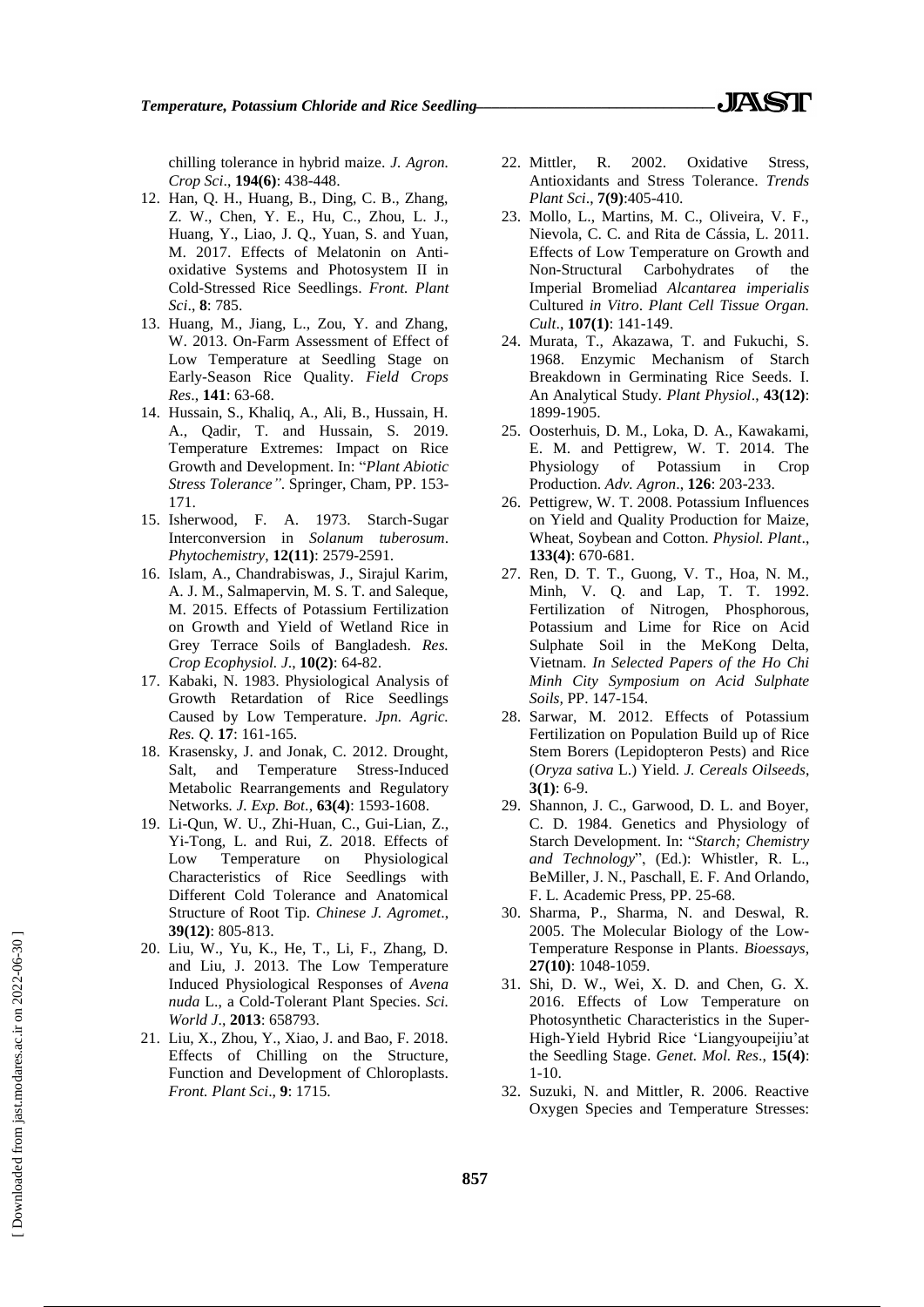A Delicate Balance between Signaling and Destruction. *Physiol. Plant*., **126(1)**: 45-51.

- 33. Theocharis, A., Clément, C. and Barka, E. A. 2012. Physiological and Molecular Changes in Plants Grown at Low Temperatures. *Planta*, **235(6)**: 1091-1105.
- 34. Trong, L. V. and Thinh, B. B. 2020. Effects of Pre-Sowing Seed Treatment with Potassium Chloride on Yield and Quality of Two Peanut Cultivars L14 and L23 Grown in Vietnam. *Proceedings VSUET*, **82(2)**: 49- 54.
- 35. Trong, L. V., Thinh, B. B., Hung, N., Huyen, L. T. and Phuong, H. T. 2020. Effects of Cytokinin on Physiological and Biochemical Indicators of Some Tomato Varieties (*Solanum lycopersicum* L.) Cultivated in Vietnam. *Pak. J. Biol. Sci*., **23(11)**: 1462-1472.
- 36. Vergara, B. S. 1991. Rice Plant Growth and Development. In: "*Rice*". Springer, Boston, MA, PP. 13-22.
- 37. Vien, T. D. 2011. Climate Change and Its Impact on Agriculture in Vietnam. *Int. Soc. Southeast Asian Agri. Sci.*, **17(1)**: 17-21.
- 38. Wang, L. and Cai, Q. H. 2011. Impacts of Cold Stress on Activities of SOD and POD of Rice at Seedling Stage. *Hunan. Agr. Sci.*, **11**: 56-58.
- 39. Wang, M., Zheng, Q., Shen, Q. and Guo, S. 2013. The Critical Role of Potassium in Plant Stress Response. *Int. J. Mol. Sci*., **14(4)**: 7370-7390.
- 40. Zain, N. A. M. and Ismail, M. R. 2016. Effects of Potassium Rates and Types on Growth, Leaf Gas Exchange and Biochemical Changes in Rice (*Oryza sativa*) Planted under Cyclic Water Stress. *Agric. Water Manage*., **164**: 83-90.
- 41. Zhao, Y., Han, Q., Ding, C., Huang, Y., Liao, J., Chen, T., Feng, S., Zhou, L., Zhang, Z., Chen, Y., Yuan, S. and Yuan, M. 2020. Effect of Low Temperature on Chlorophyll Biosynthesis and Chloroplast Biogenesis of Rice Seedlings during Greening. *Int. J. Mol. Sci*., **21(4)**: 1390.

**اثرهای دمای پایین و کلرید پتاسیم بر نمایههای فیزیولوژیکی و بیوشیمیایی برنج (.L** *sativa Oryza* **(در مرحله گیاهچه**

# **ا. و. ترانگ، ب. ب. تین، ه. و. چینه، و ت. و. جیانگ**

# **چکیده**

دمای محیط مستقیما بر رشد و نمو برنج ).L *sativa Oryza*.)، به ویژه در مرحله گیاهچه، تأثیر می گذارد. هدف این پژوهش تعیین اثر دما و کلرید پتاسیم )KCl )بر برخی نمایه های فیزیولوژیکی و بیوشیمیایی دو کولتیوار اصالحشده برنج )203CR و 10DT )در مرحله گیاهچهای بود. بر اساس نتایج، در دمای پایین )01 درجه سانتیگراد(، از تخریب کربوهیدراتها در بذر جلوگیری شد و محتوای کل اسید آلی و فعالیت آلفاآمیالز کاهش یافت. در نتیجه، در این تیمار، در هر دو رقم برنج، افزایش محتوای نشاسته و کاهش قند نسبت به تیمار دمای بهینه )82 درجه سانتیگراد( مشاهده شد. برای بذر های تیمار شده با KCl، فعالیت آلفاآمیالز و محتوای اسید آلی کل هر دو کولتیوار برنج افزایش یافت. بنابراین، محتوای قند کاهنده زیاد شد و محتوای نشاسته کاهش یافت. فعالیت های پراکسیداز و کاتاالز در تیمار دمای پایین در کولتیوار 203CR کم شد، در حالی که در شرایط مشابه این فعالیت ها در